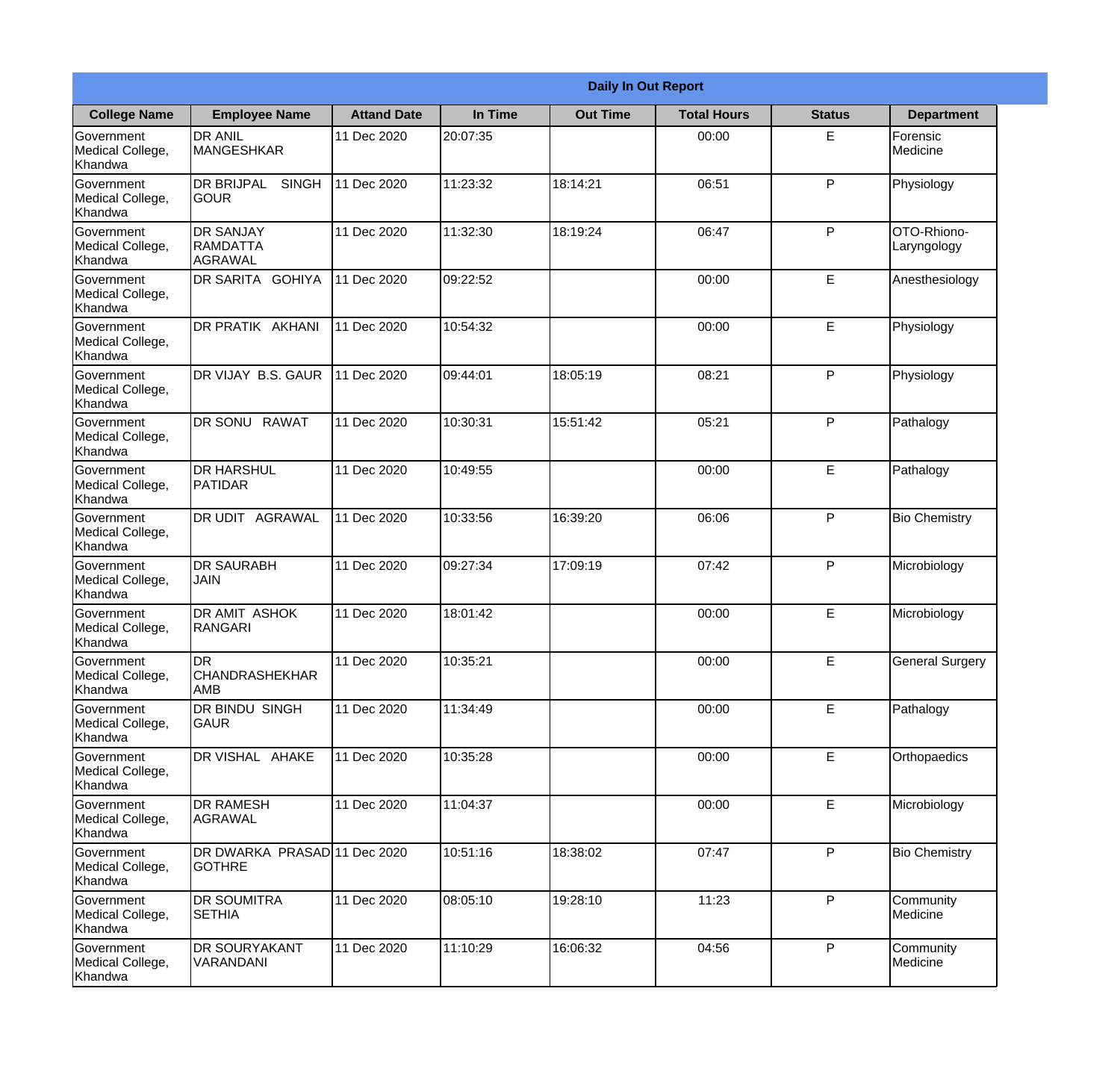| <b>Designation</b>                  | <b>Category</b> |
|-------------------------------------|-----------------|
| Assistant Professor   Para Clinical |                 |
| Demonstrator/Tutor   Non Clinical   |                 |
| Professor                           | Clinical        |
| Professor                           | Clinical        |
| Assistant Professor   Non Clinical  |                 |
| Associate Professor Non Clinical    |                 |
| Demonstrator/Tutor   Para Clinical  |                 |
| Assistant Professor   Para Clinical |                 |
| Associate Professor Non Clinical    |                 |
| Associate Professor   Para Clinical |                 |
| Professor                           | Para Clinical   |
| Assistant Professor   Clinical      |                 |
| Associate Professor   Para Clinical |                 |
| Assistant Professor   Clinical      |                 |
| Assistant Professor   Para Clinical |                 |
| Demonstrator/Tutor   Non Clinical   |                 |
| <b>Assistant Professor</b>          | Para Clinical   |
| Demonstrator/Tutor   Para Clinical  |                 |

## **Daily In Out Report**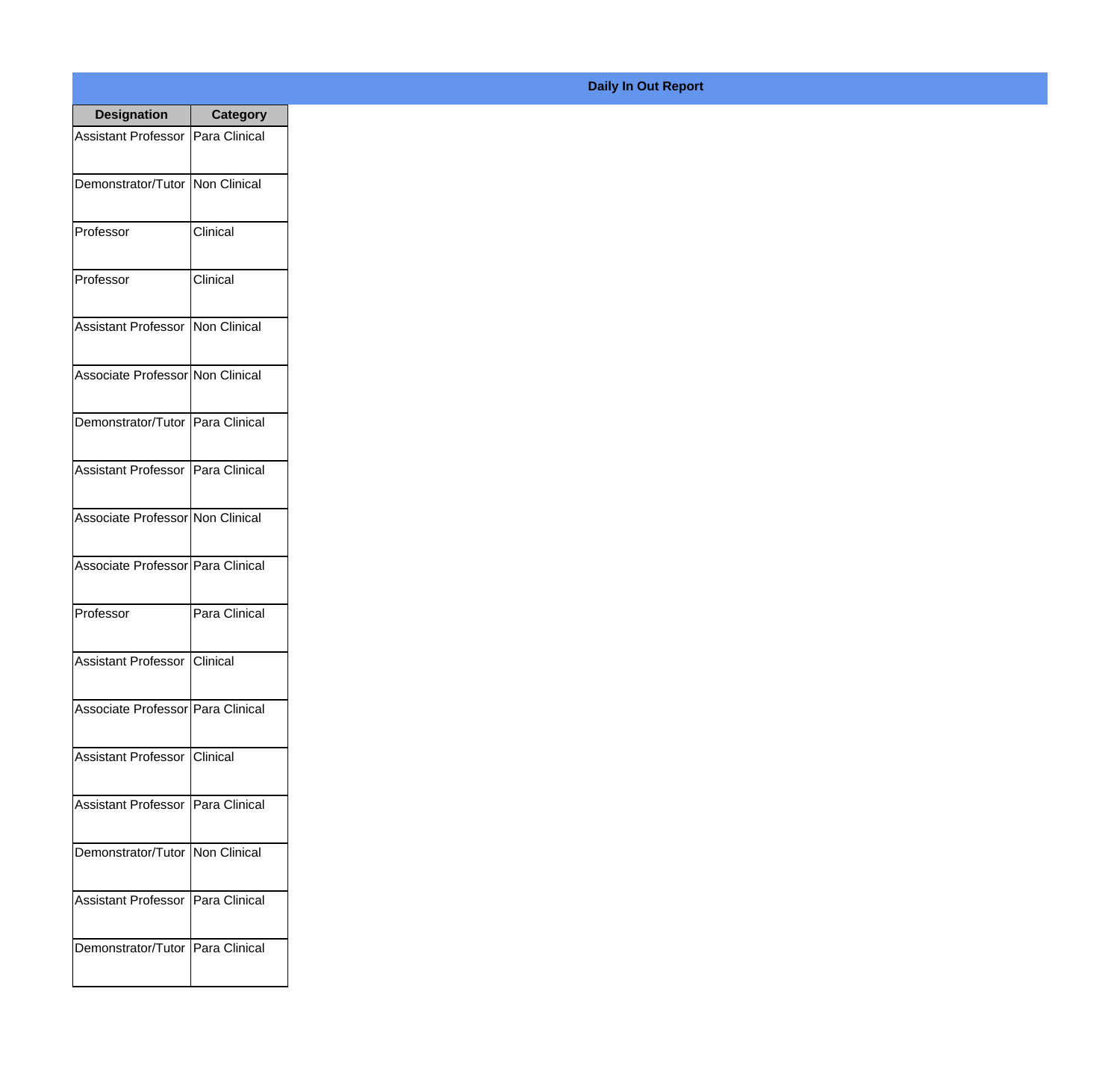|                                                  |                                                |                   |          |          | <b>Daily In Out Report</b> |              |                            |
|--------------------------------------------------|------------------------------------------------|-------------------|----------|----------|----------------------------|--------------|----------------------------|
| <b>Government</b><br>Medical College,<br>Khandwa | DR LEENA PARIHAR                               | 11 Dec 2020       | 11:09:08 |          | 00:00                      | E            | Community<br>Medicine      |
| <b>Government</b><br>Medical College,<br>Khandwa | <b>MR PIYUSH KUMAR</b><br><b>MISHRA</b>        | 11 Dec 2020       | 10:50:54 | 17:51:28 | 07:01                      | $\mathsf{P}$ | Community<br>Medicine      |
| <b>Government</b><br>Medical College,<br>Khandwa | DR SAGAR MEENA                                 | 11 Dec 2020       | 11:14:42 |          | 00:00                      | E            | Forensic<br>Medicine       |
| <b>Government</b><br>Medical College,<br>Khandwa | DR PRAMILA VERMA 11 Dec 2020                   |                   | 12:24:50 | 16:45:24 | 04:21                      | P            | Paediatrics                |
| Government<br>Medical College,<br>Khandwa        | DR MANOJ BALKE                                 | 11 Dec 2020       | 09:31:49 | 17:37:17 | 08:06                      | P            | Ophthalmology              |
| Government<br>Medical College,<br><b>Khandwa</b> | <b>DR SIDDHARTH</b><br>BANODE                  | 11 Dec 2020       | 09:34:59 | 16:09:31 | 06:35                      | $\mathsf{P}$ | Pharmacology               |
| Government<br>Medical College,<br>Khandwa        | <b>DR CHANDNI</b><br><b>I</b> KAROLE           | 11 Dec 2020       | 09:48:37 | 13:46:53 | 03:58                      | P            | Ophthalmology              |
| Government<br>Medical College,<br>Khandwa        | <b>DR PRIYA KAPOOR</b><br><b>KAPOOR</b>        | 11 Dec 2020       | 10:26:08 | 17:01:41 | 06:35                      | P            | Pathalogy                  |
| Government<br>Medical College,<br>Khandwa        | <b>DR SEEMA</b><br><b>SUDHAKARRAO</b><br>SUTAY | 11 Dec 2020       | 12:29:17 |          | 00:00                      | E            | Forensic<br>Medicine       |
| <b>Government</b><br>Medical College,<br>Khandwa | DR RAKESH SINGH<br><b>HAZARI</b>               | 11 Dec 2020       | 12:33:46 |          | 00:00                      | E            | Pathalogy                  |
| <b>Government</b><br>Medical College,<br>Khandwa | <b>DR NISHA</b><br><b>KAITHWAS</b>             | 11 Dec 2020       | 13:27:44 |          | 00:00                      | E            | Psychiatry                 |
| Government<br>Medical College,<br>Khandwa        | <b>DR PANKAJ</b><br><b>JAIN</b>                | KUMAR 11 Dec 2020 | 13:28:39 |          | 00:00                      | E            | <b>General Medicine</b>    |
| <b>Government</b><br>Medical College,<br>Khandwa | <b>DR RAJU</b>                                 | 11 Dec 2020       | 10:34:04 |          | 00:00                      | E            | Forensic<br>Medicine       |
| Government<br>Medical College,<br>Khandwa        | <b>DR RANJEET</b><br><b>BADOLE</b>             | 11 Dec 2020       | 10:01:37 | 15:45:08 | 05:44                      | $\mathsf{P}$ | <b>General Medicine</b>    |
| Government<br>Medical College,<br>Khandwa        | <b>DR ASHOK</b><br><b>BHAUSAHEB NAJAN</b>      | 11 Dec 2020       | 10:09:33 |          | 00:00                      | E            | Forensic<br>Medicine       |
| Government<br>Medical College,<br>Khandwa        | <b>DR PRIYESH</b><br><b>MARSKOLE</b>           | 11 Dec 2020       | 10:59:30 | 16:56:08 | 05:57                      | P            | Community<br>Medicine      |
| Government<br>Medical College,<br>Khandwa        | <b>DR SANGEETA</b><br><b>CHINCHOLE</b>         | 11 Dec 2020       | 11:08:56 |          | 00:00                      | E            | Physiology                 |
| Government<br>Medical College,<br>Khandwa        | DR SUNIL BAJOLIYA                              | 11 Dec 2020       | 18:40:13 |          | 00:00                      | E            | OTO-Rhiono-<br>Laryngology |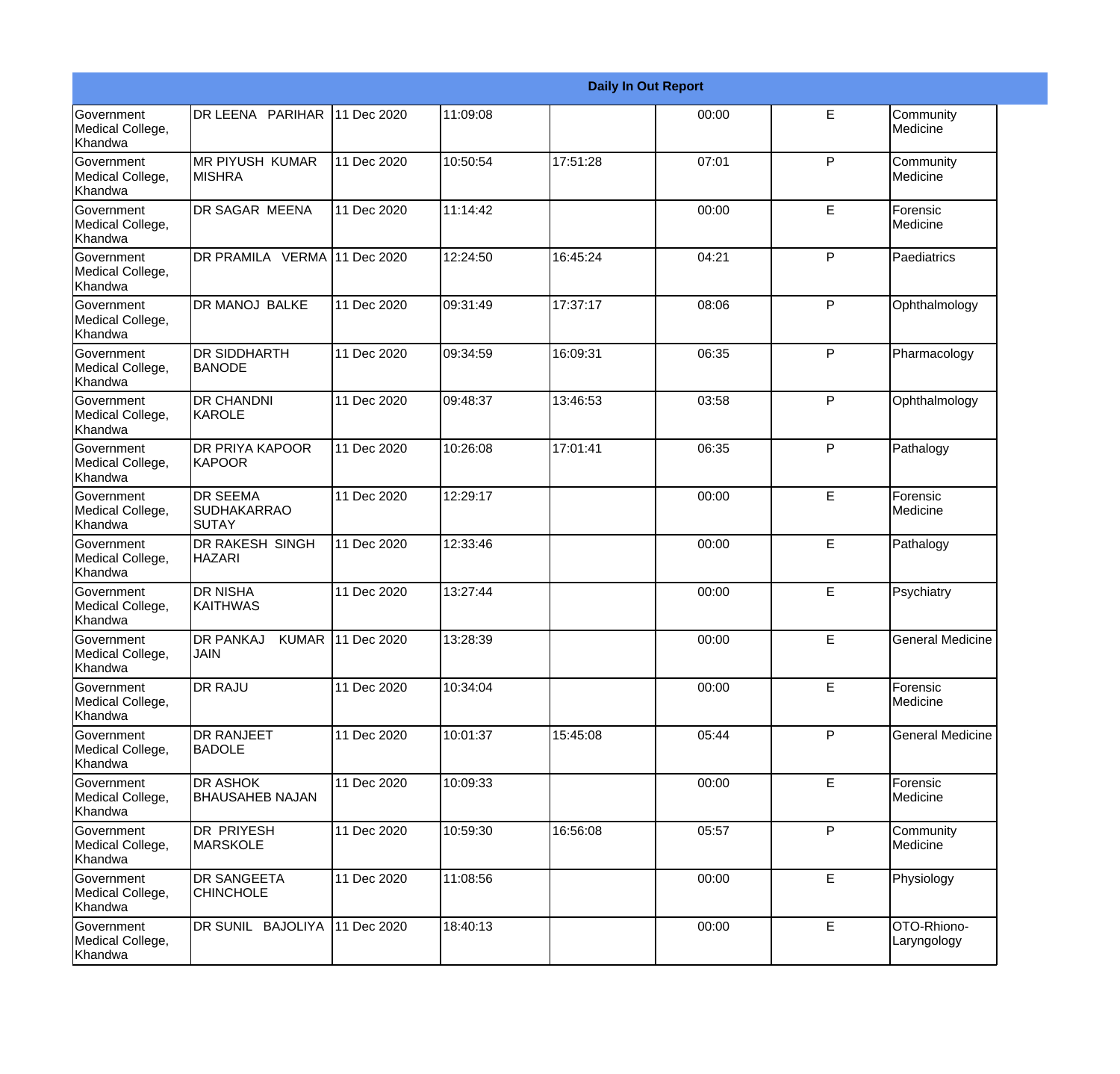| Assistant Professor   Para Clinical |               |
|-------------------------------------|---------------|
| Statistician                        | Para Clinical |
|                                     |               |
| Demonstrator/Tutor Para Clinical    |               |
| Professor                           | Clinical      |
|                                     |               |
| Assistant Professor Clinical        |               |
| Associate Professor Para Clinical   |               |
| Assistant Professor Clinical        |               |
|                                     |               |
| Demonstrator/Tutor Para Clinical    |               |
| Professor                           | Para Clinical |
|                                     |               |
| Professor                           | Para Clinical |
| Assistant Professor Clinical        |               |
| Assistant Professor Clinical        |               |
|                                     |               |
| Demonstrator/Tutor   Para Clinical  |               |
| Assistant Professor Clinical        |               |
| Associate Professor Para Clinical   |               |
|                                     |               |
| Associate Professor Para Clinical   |               |
| Demonstrator/Tutor   Non Clinical   |               |
|                                     |               |
| Assistant Professor Clinical        |               |
|                                     |               |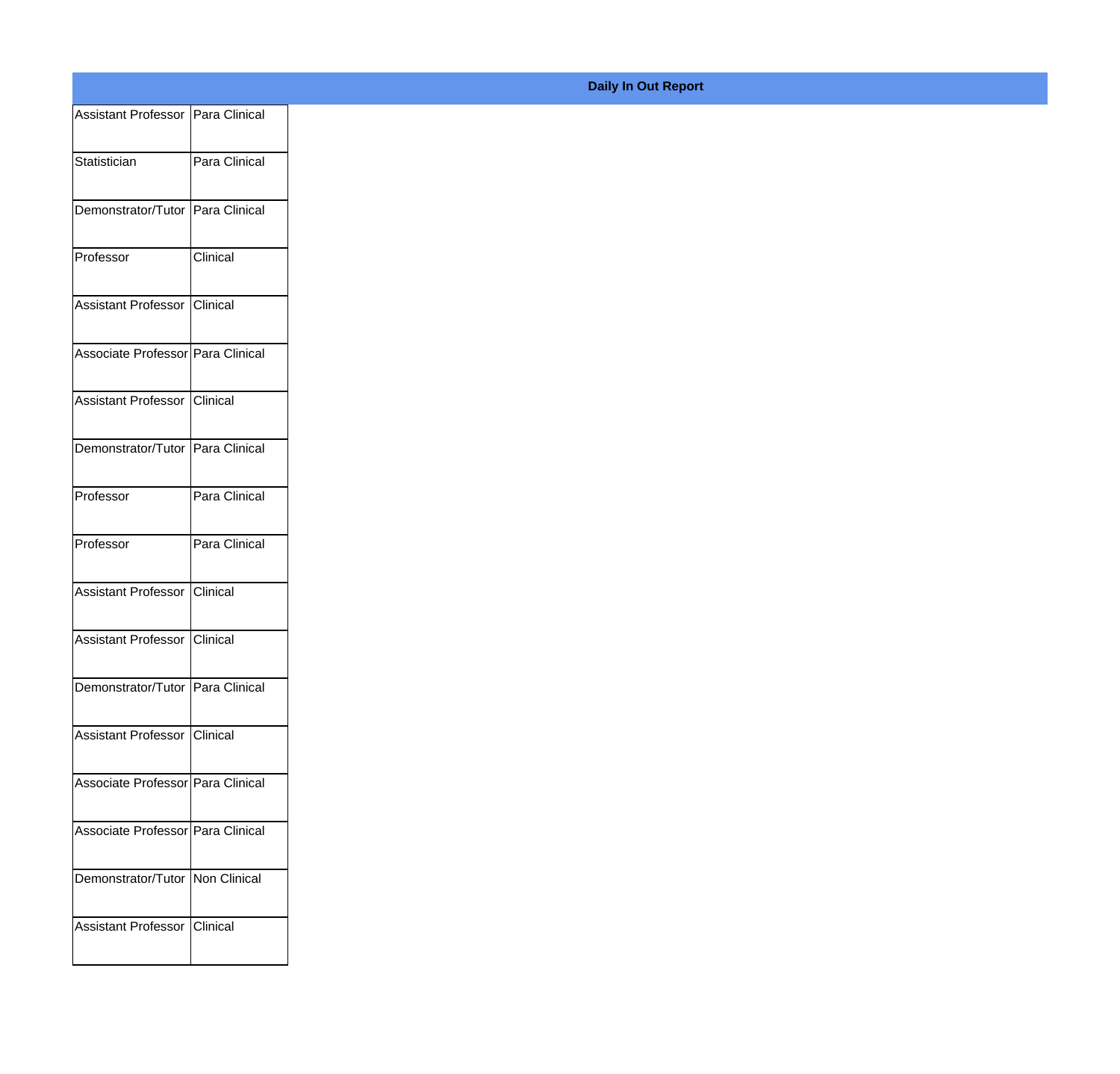|                                                  |                                     |             |          | <b>Daily In Out Report</b> |       |   |                             |
|--------------------------------------------------|-------------------------------------|-------------|----------|----------------------------|-------|---|-----------------------------|
| Government<br>Medical College,<br>lKhandwa       | DR NISHA MANDLOI<br>PANWAR          | 11 Dec 2020 | 09:37:10 | 16:20:18                   | 06:43 | P | Obstetrics &<br>Gynaecology |
| Government<br>Medical College,<br>Khandwa        | <b>DR SATISH</b><br>ICHANDEL        | 11 Dec 2020 | 08:32:26 |                            | 00:00 | E | Pharmacology                |
| Government<br>Medical College,<br>Khandwa        | <b>DR MUKTESHWARI</b><br>IGUPTA     | 11 Dec 2020 | 11:41:50 | 17:44:54                   | 06:03 | P | Pharmacology                |
| <b>Government</b><br>Medical College,<br>Khandwa | <b>DR PURTI AGARWAL</b><br>SAINI    | 11 Dec 2020 | 10:36:09 |                            | 00:00 | E | Pathalogy                   |
| Government<br>Medical College,<br>Khandwa        | DR YASHPAL RAY                      | 11 Dec 2020 | 11:20:12 |                            | 00:00 | E | Anatomy                     |
| Government<br>Medical College,<br>Khandwa        | <b>IDR DEEPIKA</b><br><b>PANWAR</b> | 11 Dec 2020 | 11:12:43 |                            | 00:00 | E | <b>Bio Chemistry</b>        |
| Government<br>Medical College,<br>Khandwa        | <b>MOHIT GARG</b>                   | 11 Dec 2020 | 11:12:31 |                            | 00:00 | E | <b>General Medicine</b>     |
| Government<br>Medical College,<br>Khandwa        | <b>RENU</b><br><b>WAGHMARE</b>      | 11 Dec 2020 | 11:18:54 | 16:56:44                   | 05:38 | P | Community<br>Medicine       |